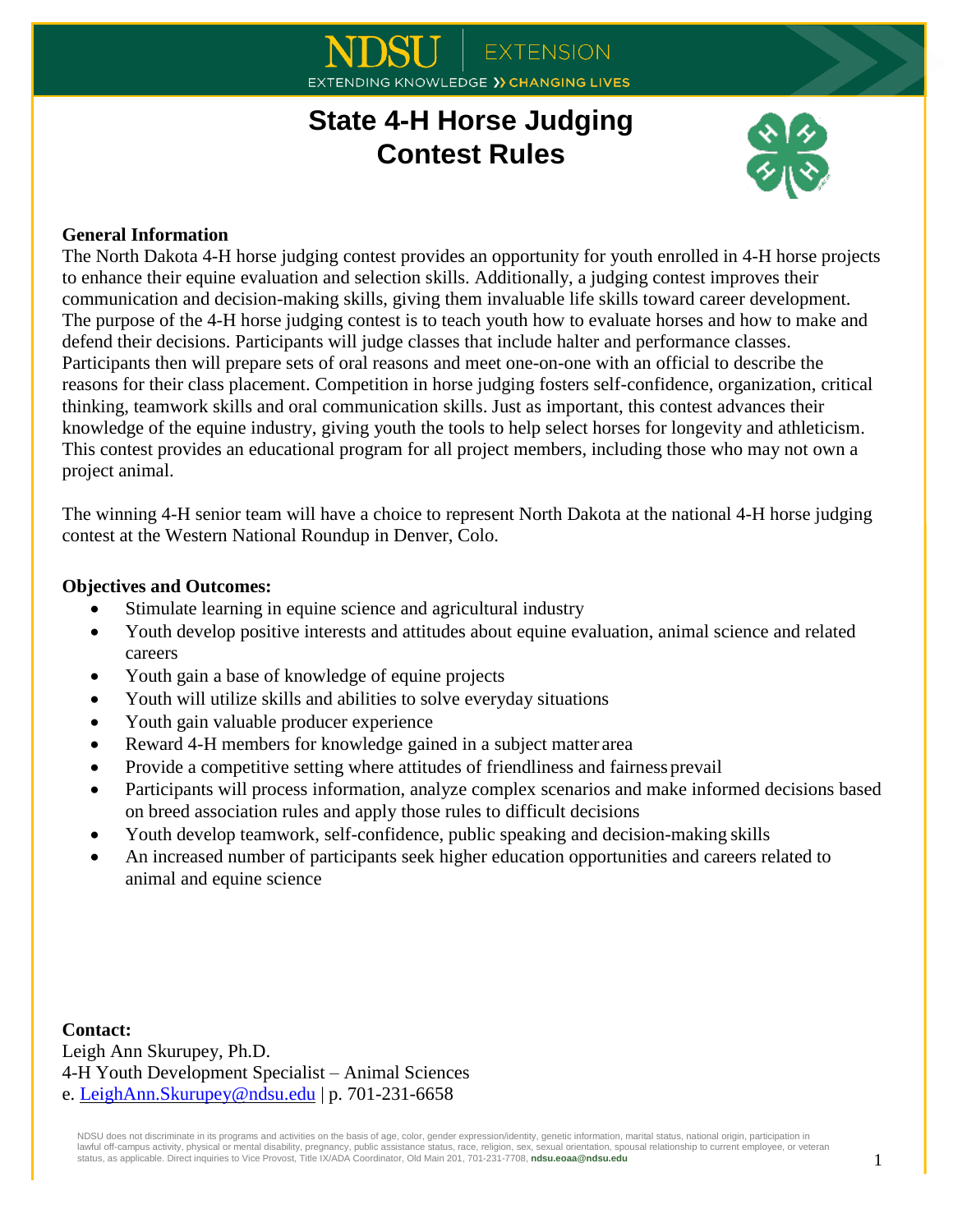## **Preregistration Required**

Please preregister online at [JudgingCard.com.](https://www.judgingcard.com/)

- 1. Click on "event registration and information" (looks like a calendar) and navigate to the contest date
- 2. Register by late registration date to avoid extra charges. Changes and substitutions may be made at registration on the day of the contest.
- 3. **Lunch is provided; a**dd the number of lunches needed for coaches/chaperones/etc.
- 4. **To register**, use your ND county 4-H number and "ND" as your username and password. Example: If my county number is 7777, I would put **ND7777** for the username and **ND7777** for the password. **Do not change passwords.** County numbers are listed on the last page of this document.
- 5. Cost is as follows:
	- Junior \$12 per contestant
	- Senior \$12 per contestant

#### Make checks payable to **4-H Foundation** and send to:

• NDSU, ATTN: Holly Halvorson, Dept. 7280 FLC 219. PO Box 6050, Fargo, ND 58108.

#### **Lodging**

If a host hotel is secured, those details will be shared prior to the contest.

**The deadline for the winning state 4-H horse judging team to decide to go to nationals: July 1**

#### **Contestants and Eligibility**

- 1. Contestants must be enrolled in North Dakota 4-H (4honline) as a **full-time member** in the county they represent. **Short-term 4-H members are not eligible to compete at the state level.**
- 2. Counties may enter any number of participates in either age division without specifying a specific "team." The high **three individual** scores from all individuals entered will determine the overall team score.
- 3. All participants are eligible for individual awards.
- 4. Counties may combine to form a team provided neither county has **more than two participants**. Combination teams must preregister together for the appropriate age group. A team of three may not pick up a fourth member from another county.
	- a. **Counties and coaches from teams must approve combining of individuals for a team**.
- 5. Contestants in the **senior** division must be 14 to 18 years as of Dec. 31, 2020. The **junior** division is for members 8 to 13 years of age as of Dec. 31, 2020.
- 6. While the contest is in progress, **no** conferring shall occur between contestants or anyone else other than the contest superintendents, group leaders or their representative. **Fifty points** will be deducted from the total score for each talking infraction reported.
- 7. Individuals with disabilities are invited to request reasonable accommodations to participate in NDSUsponsored programs and events. To request accommodations, please contact Holly Halvorson at 701- 231-7251 or Holly. Halvorson @ndsu.edu two weeks prior to the contest to make arrangements.
- 8. 4-H members are not eligible for this contest if:
	- a. They have judged at the national 4-H horse judging contest in Louisville, Ky., or Denver
	- b. They have participated in official post-secondary (university, college, junior college or technical school) competitive events of a similar nature in the same subject matter area. Neither can they be members of a post-secondary team undergoing training in preparation for an event.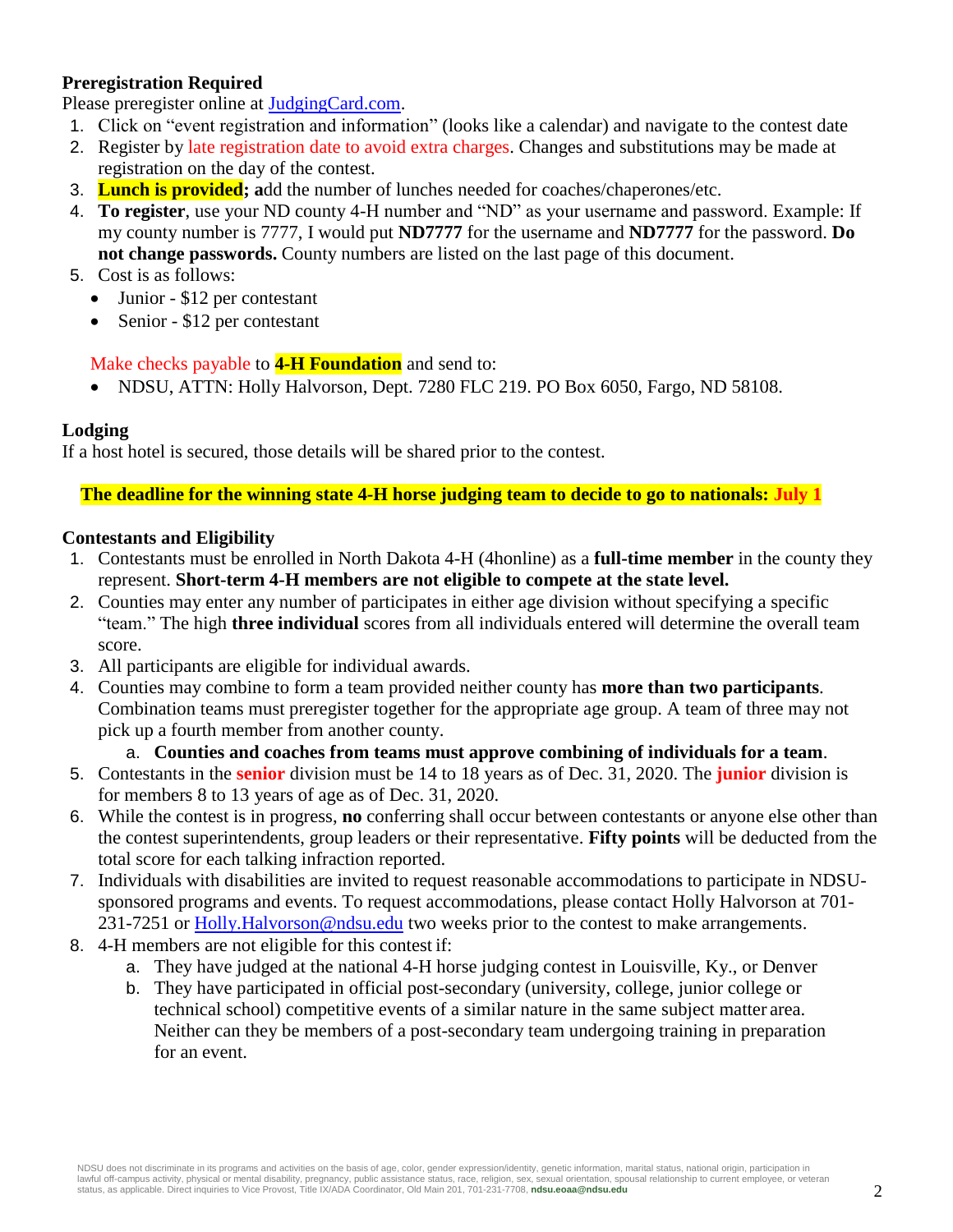#### **Contest Divisions**

Each age division is considered a separate contest and youth may enter one of the following divisions:

- **Junior 4-H division:** Youth ages 8 to 13 years old and enrolled in North Dakota 4-H as a full-time 4- H member (not a short-term member) as of Dec. 31, 2020
- **Senior 4-H division:** Youth ages 14 to 18 as of Dec. 31, 2020, and enrolled in North Dakota 4-H as a full-time 4-H member (not a short-term member)

**Open division:** Participants ages 8 to 18 not eligible for 4-H divisions. 4-H/FFA dual members choosing to judge only in the state FFA horse judging contest this year may enter this division. Individuals from another state are welcome to enter this division.

- $\checkmark$  The senior first-place team overall in the state 4-H horse judging contest has the option to represent North Dakota at the Western National Roundup contest in Denver, Colo. The team is awarded \$1,000 from the North Dakota 4-H Foundation to help with travel expenses. Contestants already must have passed their 14th birthday and may not have reached their 19th birthday as of Jan. 1 of the year in which the national 4-H competitive event is held. However, the state 4-H leader may grant a special authorization to compete for youth with developmental disabilities who exceed the upper age limit.
- **To request funding for the national 4-H horse judging contest**
	- The Extension agent in the county of the representative team will need to write a formal letter to the North Dakota 4-H Foundation director, Penny Dale, [\(Penny.dale@ndsu.edu\)](mailto:Penny.dale@ndsu.edu) and copy the state 4-H animal science specialist at [LeighAnn.Skurupey@ndsu.edu](mailto:LeighAnn.Skurupey@ndsu.edu) on the email as well. Request funds for \$1,000. **Include**: who the 4-H Foundation should write the check to, where to mail the check, the names of those competing on the team, and the name and date of the national event.

County agents and coaches are responsible for determining the age and member eligibility of participants in the state 4-H horse judging contest from their respective clubs.

#### **Dress Code**

Participants shall follow the 4-H dress code: 4-H members must be dressed neatly and wear a solid white, yellow, gray or green shirt with the 4-H emblem on the front. **County names or other affiliation should not be worn at the state contest to avoid bias.** The clover may be imprinted, screened or attached with an adhesive (if clovers are pinned to the shirt, use multiple pins and place pins discreetly underneath the chevron). Failure to comply will result in the deduction of **50 points** from the individual or team score. 4-H members are asked to stay in official dress until completion of awards.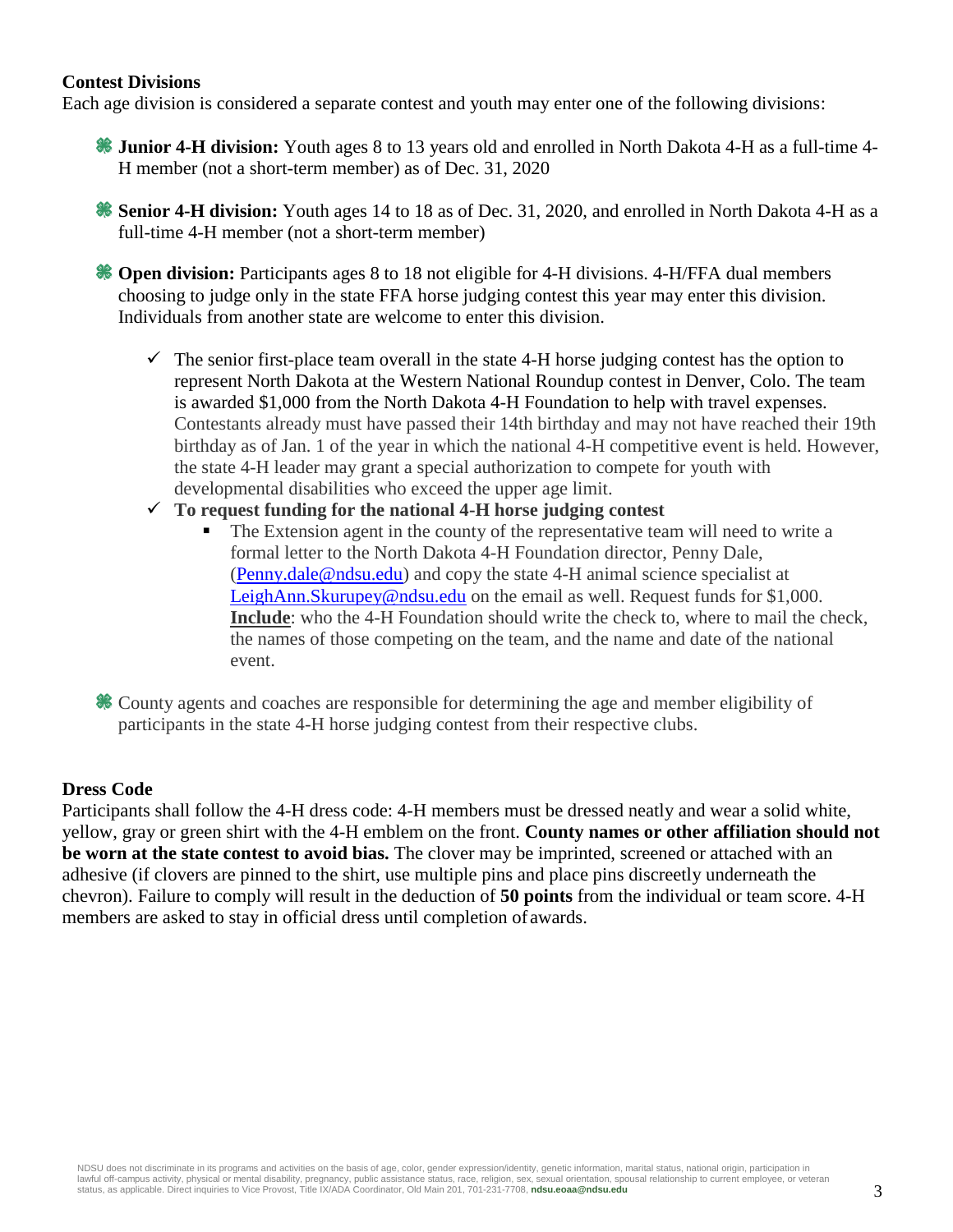## **Contest Guidelines**

4-H Western National Roundup rules will apply. Local managers may modify rules and procedures as needed to conduct the event in the allowed time.

- 1. A **coaches meeting** may be held on Friday night before the contest. If a meeting is held, the program will be explained and contest instructions will be given. Coaches/agents should be prepared to check names, addresses and ages of their contestants. Substitutions/changes may be made at this time or at registration the day of the contest. If no meeting is held, changes can be made at check-in for the contest.
- 2. A **\$12\*** registration fee will be charged to cover the cost of the scantrons, awards and lunch. **Lunch** for coaches/others is **\$10\*** (subject to change based on expenses).
- 3. No electronic devices (phones, tablets, computers, etc.) will be allowed during the contest.
- 4. **Two minutes** will be provided for each profile view (sides, front and hind) and close inspection.
- 5. The horses/riders/handlers will be designated by numbers 1-2-3-4.
- 6. Contestants should make their observations, take notes and fill out their scantron during the time allowed because reasons classes will not be announced prior to the start of the contest.
- 7. All tack and attire will be considered legal providing it is used properly.

♦ For example, a rider riding with two hands on a shanked bit is **not** using the tack properly, which will result in disqualification.

- 8. In halter classes, all horses will be considered and judged as "sound."
- 9. Scantrons will be used for the entire contest. An example for practice has been provided on our website: [www.ndsu.edu/fileadmin/4h/Contests/Livestock\\_and\\_Horse\\_Judging\\_scantron\\_EXAMPLE.pdf](http://www.ndsu.edu/fileadmin/4h/Contests/Livestock_and_Horse_Judging_scantron_EXAMPLE.pdf)
- 10. Contestants must bring their own No. 2 pencils, clipboards or judging books.
- 11. Each individual junior/senior will receive **one** scantron to record that individual's placings.
- 12. Team/individuals are responsible for ensuring their scantron is filled out properly. This includes:
	- 1. Making sure erased bubbles on the scantron are erased well so the scanner does not pick up a double-marked answer.
	- 2. Scantron bubbles are filled in neatly and dark enough for the scanner to read the bubble correctly.
	- 3. Scantrons will **not** be evaluated or checked for inaccuracy do to the contestants' error.
	- **4.** Please make sure to **double-check** the scantrons before handing in the scantrons. Once they are handed in, they will **not** be returned for any reason.
- 13. Contestants will not be prohibited from using pre-printed materials during the contest, including rulebooks, judging manuals and score sheets.
- 14. Oral reasons will be given at the NDSU Equine Center campus. **Two minutes** are allowed for oral reasons. Contestants should not have paper, cards or notes to assist while giving reasons.
- 15. Contest superintendents reserve the right to replace one or more classes with original, professionally produced video classes in the event weather or other emergencies mean having the minimum number of live classes required for the contest is impossible.
- 16. All decisions of the official judges are final.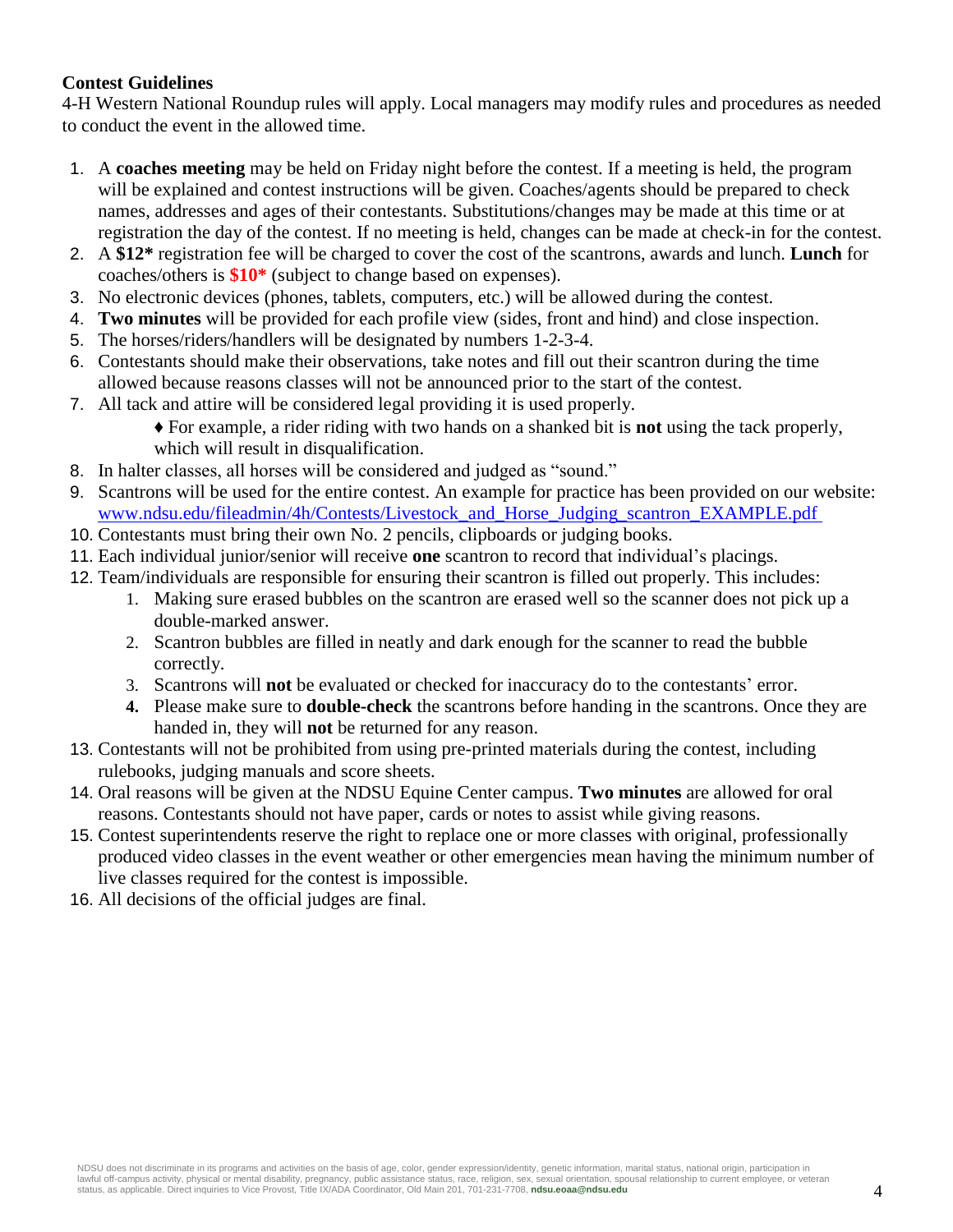## **General Rules**

- 1. **Juniors** will judge **two to four halter classes** and **two to four performance classes,** and give **one to two halter oral reasons and one to two performance class reasons.**
- 2. **Seniors** will judge **two to four halter classes** and **two to four performance classes** and give **one to two halter oral reasons and one to three performance class reasons.**
- 3. **Judging phase** 50 points per class

Contest classes will depend on the availability of horses, riders and the schedule of the day.

- A. A scantron will be used to place classes. An example for practice can be found on the [ND 4-](https://www.ndsu.edu/fileadmin/4h/Contests/Livestock_and_Horse_Judging_scantron_EXAMPLE.pdf) [H Horse Events webpage.](https://www.ndsu.edu/fileadmin/4h/Contests/Livestock_and_Horse_Judging_scantron_EXAMPLE.pdf)
- B. At least **two** but not more than four halter classes will be judged. Efforts will be made to provide a variety of breeds in halter classes.
- C. At least **two** but not more than four performance classes will be judged. The performance classes will include at least one of the following: Western Horsemanship, Hunt Seat Equitation, Trail, Western Pleasure, Hunter Under Saddle, Reining and/or Ranch Riding.
- D. Officials reserve the right to excuse any horse from a class if they deem it lame. In the event, the excused horse should be placed last on the contestant's card. The remainder of the class will continue to be judged once the lame horse has exited the arena.
- E. A minimum of **two minutes** will be allowed for contestants to judge each profile view of a halter horse. Performance classes will allow for the appropriate time in each gait for contestants to see each horse at least once.
- 4. **Reasons phase** 50 points per set

Two minutes are allowed for oral reasons. Contestants should not have paper, cards or notes to assist while giving reasons. Reading notes to a reasons taker will result in a score no higher than **25 points**. Reasons are evaluated on content, accuracy, emphasis, completeness, terminology and presentation. A *reasons score sheet* is available for your review and education at [www.ndsu.edu/fileadmin/4h/Contests/Reasons\\_Score\\_Sheet.pdf.](http://www.ndsu.edu/fileadmin/4h/Contests/Reasons_Score_Sheet.pdf) **Classes for reasons will be determined by officials.** Contestants should assume that any class during the contest is a possible reasons class.

- A. Oral reasons will be required on at least one halter class.
- B. Oral reasons will be required on at least one performance class.

# **Tie Breaking**

Priority order for breaking ties:

- 1. If tied for a division award in Halter or Performance, the contestant or team having the highest reasons score in that division will be listed first.
- 2. If tied for an award in reasons, the contestant or team having the highest placing score on the reasons classes will be listed first.
- 3. If tied for an individual or team overall award, the contestant or team having the highest overall reasons score shall be listed first.
- 4. If still tied for 1 or 3 above, the contestant or team having the highest score in placing reasons classes shall be listed first.
- 5. If still tied, the contestant or team with the highest overall placing score will be listed first.
- 6. If still tied, the contestant or team with the highest single class reasons score will be listed first.
- 7. If contestants still are tied from above, the youngest contestant or team shall be listed first.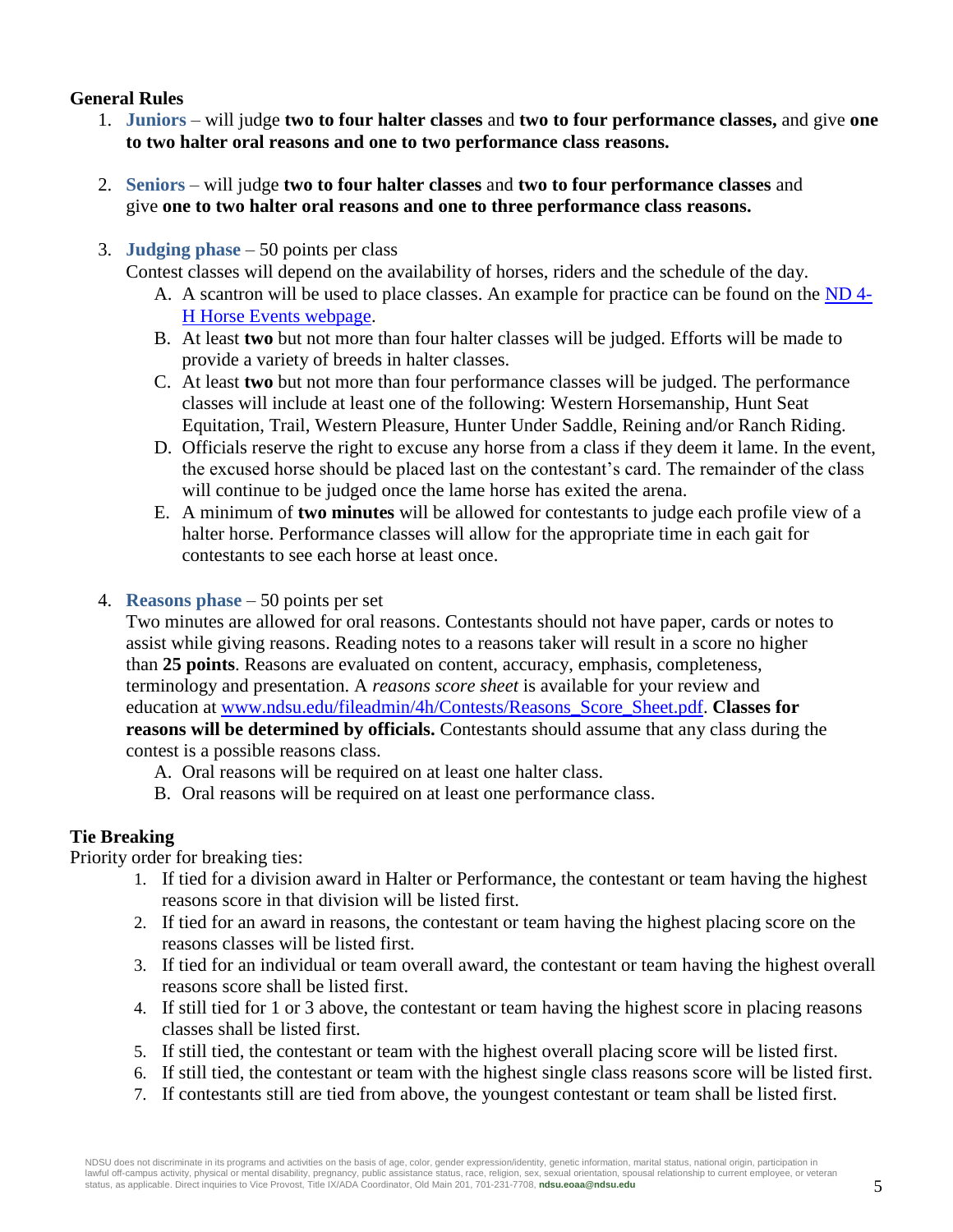## **Description of Cuts**

Cuts, as specified in the NHJTCA Handbook:

- 1. Horses are extremely similar; no obvious reason why one should be placed over the other; or both horses have numerous faults and none supersedes the others; placing is strictly a matter of personal preference; placing varies among official judges – will result in a small cut (0 to 2).
- 2. Horses are very close, but one horse has one or two qualitative or quantitative advantages; the majority of official judges would not switch the pair, but half of the contestants logically could switch the pair – will result in a small to medium cut (1 to 2).
- 3. Horses are of unequal quality, but a logical placing exists in favor of one horse; one horse has several faults or several advantages; all official judges would agree on the placing; no more than one third of contestants would be expected to switch the pair – will result in a medium cut (3 to 4).
- 4. Horses are not of similar quality; one horse has several decided advantages based on many points; all experts would see the placing quickly; no guesswork or personal preference is required to make a placing; no more than 10% of contestants would be expected to switch the pair – will result in a larger cut (4 to 5).
- 5. A large number of extreme differences exist between the horses; placing is obvious to everyone on a first, quick observation; careful study is not required for the placing; pair consists of an inferior horse vs. a consistent winner; only very inexperienced, uninformed contestants would switch the pair – will result in a large cut (4 to 6).
- 6. A horse is not even comparable; differences reflective of a champion-quality horse or performance vs. a horse or performance that is not of show quality – will result in a large cut  $(5 \text{ to } 6)$ .
- 7. Largest cut; differences reflective of a world-class halter horse vs. an extremely poor-quality or lame horse; or a world-class performance vs. a disqualified performance – largest cut (7).

The total of the three cuts for a class of four animals shall not exceed 15 or a negative score may result. The middle cut may never exceed 5 points when the cuts add to 15 or exceed 8 points when the cuts add to 14 or a negative score may result. An understanding of how placings are tabulated should benefit the youth judge, coach, parent, 4-H leader, teacher, volunteer and Extension agent.

# **Awards**

- 1. Senior and junior 4-H division participants are eligible for the following awards:
	- a. Individual ribbon awards for the top 10 individuals and top three teams overall
	- b. Awards for the five high individuals in each judging phase and reasons
	- c. Ribbons will be awarded to approximately the top 30% to 50% of the participants, depending on the amount of participants entered in the contest.
- 2. Open division participants are eligible for the following awards:
	- a. FFA will provide awards to FFA participants

## **Results**

Results will be posted on<https://www.judgingcard.com/> under the name of this contest.

# **Supplies**

- 1. Individuals competing in the state 4-H horse judging contest should come prepared with a No. 2 pencil for all phases of the contest. Scranton forms will be utilized for the contest.
- 2. Individuals should have a notebook for the judging portion of the contest to take notes and prepare for oral reasons.
- 3. Score sheets and/or rulebooks may be used at any time during the judging portion of the contest.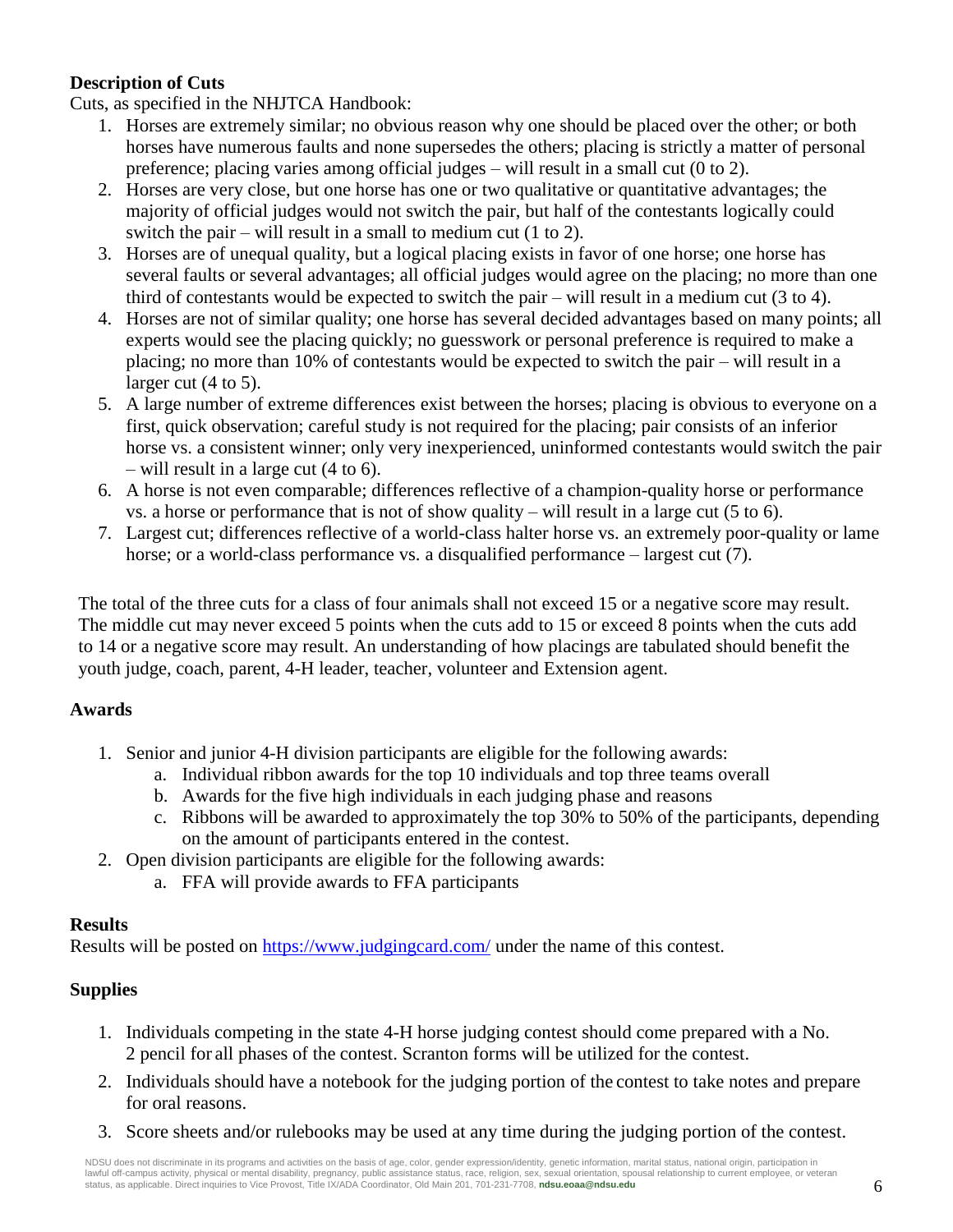## **Officials**

To provide a rewarding experience for our youth, volunteers are key to the successful operation and efficiency of each contest. If you would like to serve as an official during the state 4-H horse judging contest, please send an email to [LeighAnn.Skurupey@ndsu.edu.](mailto:LeighAnn.Skurupey@ndsu.edu)

- 1. **Superintendent(s):** The superintendent oversees all aspects of the contest; assists contestants and other officials; arranges for qualified judges; publicizes the contest; ensures the rules are updated; arranges for and selects animals for classes; secures other officials, supplies and paperwork to run the contest efficiently; establishes the contest on Judgincard.com and develops the contest within the system; introduces the contests and ensures the PA system is working; works to ensure results, reasons and classes are being conducted in a professional and timely manner; and assists in presenting and posting awards.
- 2. **Moderator(s):** The moderator should be knowledgeable in horse judging procedures, guidelines and regulations. The moderator assumes complete direction of the contest (also may be the superintendent), calls the rotation of the animals and the participants during the judging phase, and gathers the official placings and cuts for tabulation.
- 3. **Judge(s):** A judge can be anyone with a strong background in horse judging. Classes will be placed in accordance with the rules of the respective breed association rules. The judges will make informed decisions on the official placing for each class. Along with the moderator, they will come to an agreement on official cuts based on the difficulty or ease of placing each class. The judges may or may not be used as reasons takers. Judges should give reasons for the class placings and official placings/cuts after the contest is complete and before the awards ceremony.
- 4. **Timekeeper:** The timekeeper will monitor the elapsed time for each timed rotation of profile views of a horse, allowing **two minutes** for each view/close inspection to be judged, and giving adequate time for each rotation to settle in prior to starting the time clock after each rotation.
- 5. **Reasons taker(s):** The reasons taker is an industry professional knowledgeable about horses. Reasons takers listen to each participant to evaluate the content, accuracy, emphasis, completeness, terminology and presentation for each class. Reasons takers should make their best effort to score consistently throughout the contest. If more than one reasons taker is used for a class, reasons takers will listen to the first three sets together and collectively score them to make every attempt to maintain uniformity. Reasons takers should be on the same page when participants read off their notes (highest score allowed being **25 points**).
- 6. **Horse handlers:** They assist with handling/riding horses. They help lead, groom, tack or hold horses if needed.
- 7. **Group leaders:** They are volunteers, coaches, chaperones or agents who assist with leading each group of contestants during the rotation of classes. They are responsible for collecting cards from each participant when the class is complete. They are the only individuals who participants are allowed to talk to during the judging portion of the contest. Group leaders help ensure participants are not talking among themselves and report illegal behavior (cellphones, talking, cheating, etc.) to the superintendent or moderator.
- 8. **Tabulators:** They collect reasons cards and scantrons. They also help input reasons scores into the JudgingCard.com system and double-check the top 10 individuals for each category.
- 9. **Reasons room advisers:** They help ensure that participants are not talking to each other and the volume of voices is held at an appropriate level for contestants to work and respect each other. They also ensure that participants are not conversing with each other.
- 10. **Hallway advisers:** They are beneficial in helping participants find their way to their respective reasons rooms. Hallway advisers also ensure that participants are not conversing with each other.
- 11. **Extra volunteers:** They help with assembling and passing out lunch. They also may help with registration desk and may run scorecards and reasons cards to the tabulation room.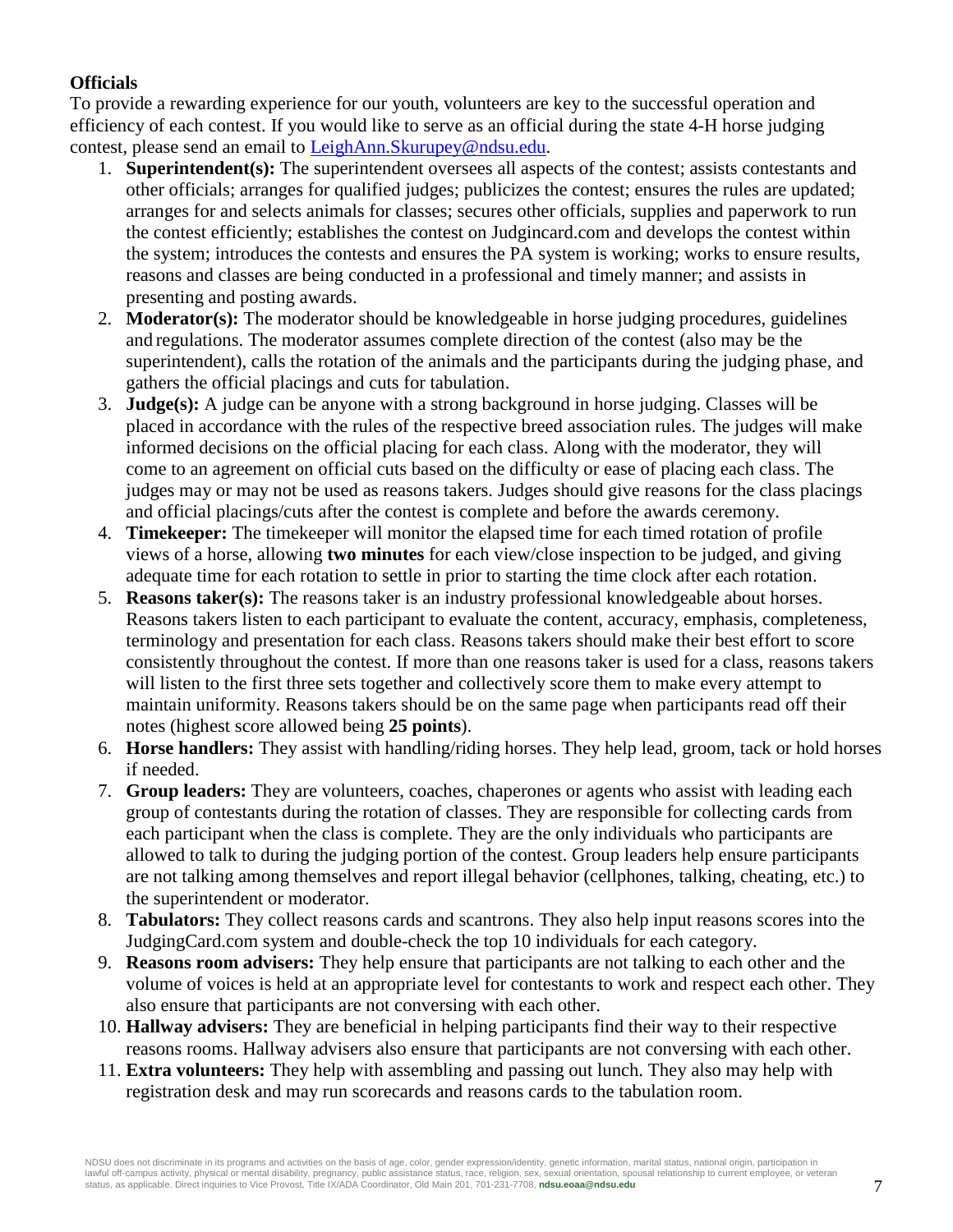## **Other Resources**

# **Online practice**

## **American Paint Horse Association – HorseIQ**

- 1. APHA members \$6.99 per month
- 2. Non-APHA members \$9.99 per month

Designed for anyone who wants to learn more about how horse show classes are judged and how to improve their own performances based on judging standards, Horse IQ is perfect for exhibitors of all ages, trainers, parents, judges, competitive horse judging teams and more.

Joining Horse IQ is easy and gives you on-demand access to hundreds of video clips and judging criteria at the click of a button. Subscription fees start at \$6.99 per month for APHA members or \$9.99 per month for nonmembers. Join now at *[aphahorseiq.com.](http://aphahorseiq.com/)*

#### **American Quarter Horse University**

The American Quarter Horse University is the place where that community comes to life online with the resources, tools and educational opportunities you need to elevate the relationship you share with your horses. The American Quarter Horse University has something for everyone. Your courses are available at any time from any location with the internet. You can reference materials as often as needed and tackle the course at your own pace. Each educational class is **\$250**. www.aqhuniversity.com

**Judging101.com** – \$45/year - [www.judging101.com](http://www.judging101.com/)

# **DVD practice**

**University of Florida –** Contact Saundra TenBroeck: [sht@ufl.edu](mailto:sht@ufl.edu) 2012 AQHA World Championship Horse Judging Contest DVD - \$30

**Kansas State University DVDs** [\(www.asi.k-state.edu/research-and-extension/youth-programs/judging-dvds.html\)](file:///C:/Users/leighann.skurupey/AppData/Local/Microsoft/Windows/INetCache/Content.Outlook/RGWUGF3X/www.asi.k-state.edu/research-and-extension/youth-programs/judging-dvds.html)

- 1. Judging Hunter Hack \$27.95
- 2. Judging Trail DVD \$27.95
- 3. Oral Reasons \$23

#### **HorseShowPatterns.com** (https://horseshowpatterns.com)

- 1. Conformation Part I \$32.50
- 2. HorseShowPattern Judging Part I \$27.50
- 3. HorseShowPattern Judging Part II \$27.50
- 4. Western riding & Trail Part II
- 5. Showmanship, Western Horsemanship & Hunt Seat Equitation Part I

#### **AQHA Showing to Win series – Checkout from the 4-H State Office**

- 1. Showmanship \$24.95
- 2. Trail \$24.95
- 3. Western Pleasure \$24.95
- 4. Western Horsemanship \$24.95

#### **National Horse Judging Team Coaches Association (NHJTCA)**

Contact Aaron Callahan @ Black Hawk Colleg[e callahana@bhc.edu](mailto:callahana@bhc.edu)

- 1. 2012 World Show -\$50 (same as the University of Florida DVD; we produced this)
- 2. 2010 World show \$50 \*NEW\*
- 3. 2008 World Show \$50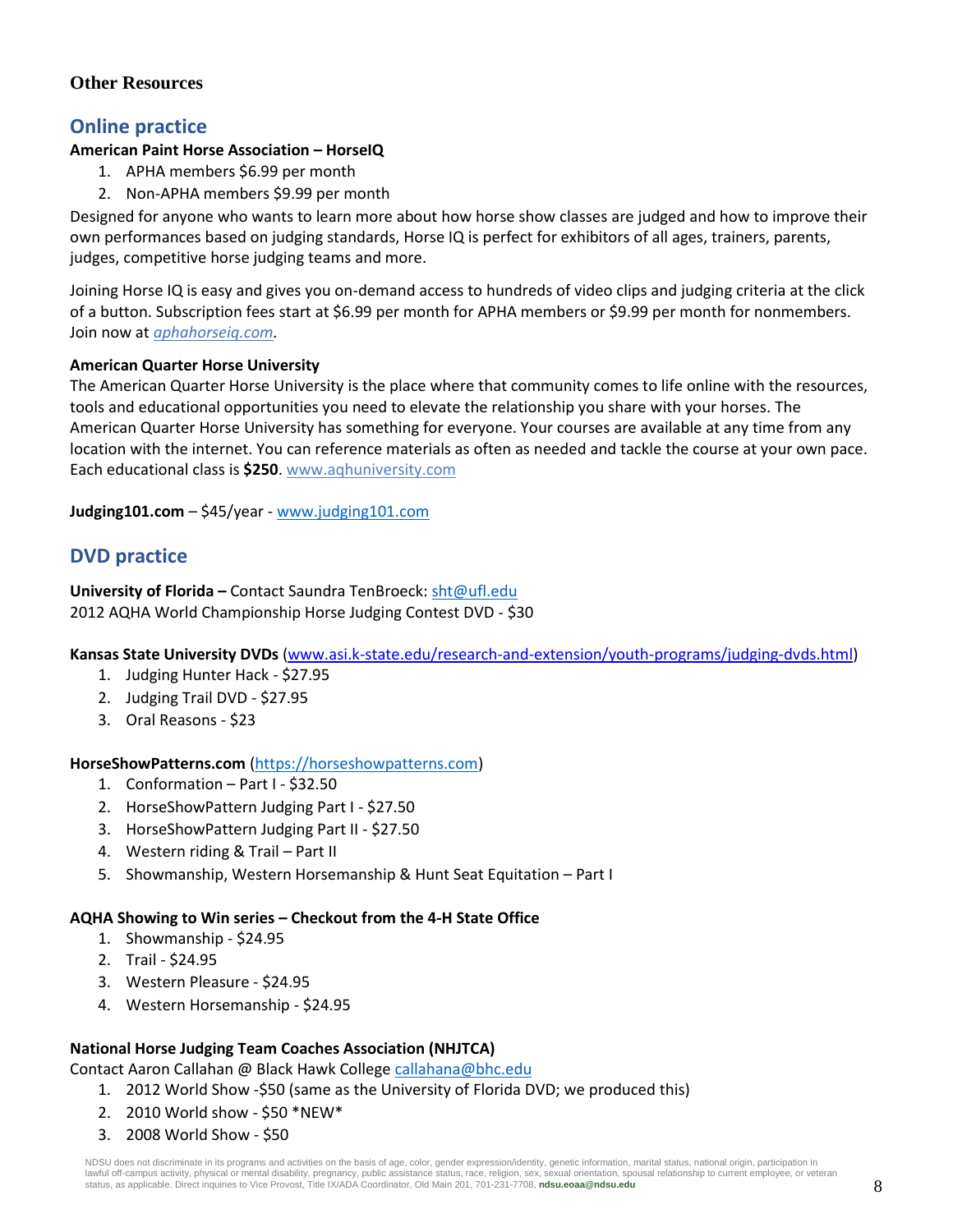- 4. 2007 World Show (halter only) \$20
- 5. 2006 AJPHA Contest \$40
- 6. 2006 World Show \$40
- 7. 2005 World Show (Halter Only) \$20
- 8. 2004 World Show \$40
- 9. 2002 World Show \$40

#### **Oklahoma State University Oral Reasons**

Developing Oral Reasons - \$60 (?) – [Steven.Cooper@okstate.edu](mailto:Steven.Cooper@okstate.edu)

#### **John Wolf's Horse Judging Series DVDs**

#### [www.perfectpracticedvds.com/dvds.htm](file:///C:/Users/leighann.skurupey/AppData/Local/Microsoft/Windows/INetCache/Content.Outlook/RGWUGF3X/www.perfectpracticedvds.com/dvds.htm)

Several DVDs to choose from for all classes, including reasons and how to coach DVDs

- 1. DVD 1 Halter Judging for coaches and beginner judges \$49.95
- 2. DVD 2 Halter Judging for coaches and intermediate judges \$49.95
- 3. DVD 3 Halter Judging for coaches and advanced judges \$49.95
	- a. DVDs 1, 2, 3 include: Coaches' Corner, Contestant Tips, a class of Quarter Horse Mares, a class of Quarter Horse or Stock Type Geldings, plus 10 questions/answers and a set of oral reasons on each class.
- 4. DVD 4 Decisions (two-disc set) \$49.95
	- a. DVD 4 is a two-disc set titled *Decisions*. Disc 1 is designed for horse judging team members to use as an interactive tool to compare parts of two horses at a time, answer questions and make 250 decisions. Disc 2 contains a class of Quarter Horse Mares and a class of Quarter Horse Geldings to practice what they learned in Disc 1. Official placings and cuts are included.
- 5. DVD 5 Oral Reasons by Aaron J. Callahan \$79.95
	- a. This DVD has been developed to benefit coaches and youth judges. It covers how to set up a horse judging book, how to take notes, and how to start a beginner and work through to the advanced youth. Presentation skills in the reasons room as well as sample sets of reasons at different learning levels are shown.
- 6. DVD 6 Practice Halter Classes \$19.95
	- a. DVD 6 contains a class of Quarter Horse Mares and a class of Quarter Horse Geldings. Official placings, cuts and class critiques also are included. This is a great DVD if you are needing to increase your practice library of halter classes.
- 7. DVD 7 "Choices" Western Pleasure with Julie Voge \$49.95
	- a. DVD 7 concentrates on sorting differences in the western pleasure class. Emphasis is given to evaluating brokeness, frame, quality of movement and manners within a pair of horses utilizing video clips. Fifty-five different pairs are presented to the user along with a question and audio answer for each pair.
- 8. DVD 8 Preparing for A Judging Contest \$39.95
	- a. This DVD is designed by Jon Wolf for all youth coaches and their judging teams, and is an excellent tool to prepare for an upcoming horse judging contest. It will be particularly useful for the 4-H coach or vocational agriculture teacher and judging team with limited horse knowledge. Big issues are addressed and several examples are given for the following judging contest classes: Stock Type Halter, Western Pleasure, Hunter Under Saddle, Western Horsemanship, Hunt Seat Equitation.
- 9. Perfect Practice Horse Judging Resource CD \$9.95
	- a. Here is the perfect help for those coaches needing that little extra assistance in preparing for your next contest. This CD contains printable files, most one to two pages long, that are designed to give you last-minute pointers and suggestions for coaching your team and/or keeping it motivated. Files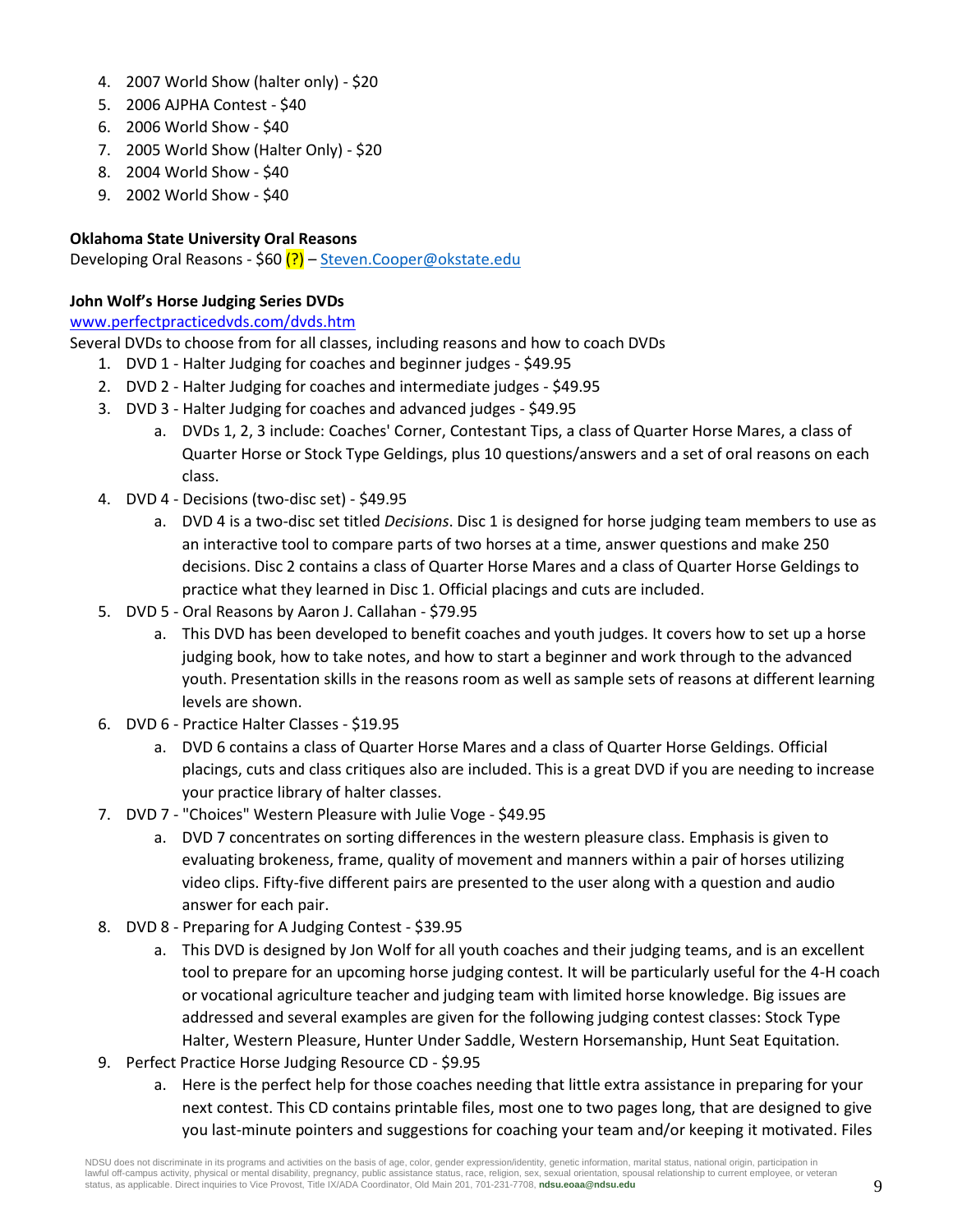include information for coaches, contestants, oral reasons, web resources and the basics for commonly seen horse judging contest classes. Print off the specific files you want; they are ready to photocopy and hand out to your students.

- 10. DVD 9 Hunter Under Saddle \$49.95
	- a. "Staying In The Hunt" focuses on identifying differences in quality of movement, frame, brokeness, and manners of 60 video clip pairs of Hunter Under Saddle horses. Each pair has a question and audio answer. Also included is a Hunter Under Saddle glossary and multiple trot and canter tests using classes of four horses.
- 11. DVD 10 Practice Performance Classes with Dave Whitaker \$49.95
	- a. DVD 10 contains the following classes: Hunter Under Saddle, Novice Western Pleasure, Western Horsemanship I and Western Horsemanship II. Official placings, cuts and class critiques also are included. This is a great DVD if you are needing to increase your practice library of performance classes.
- 12. DVD 11 Practice Showmanship and Horsemanship Runs \$29.95
	- a. DVD 11 contains 20 showmanship and 20 western horsemanship runs for you to practice judging and scoring. Pick any four runs to make a class to utilize with your judging teams.
- 13. DVD 12 Oral Reasons No. 2 with the Black Hawk East Horse Judging Team \$29.95
	- a. This nationally successful judging team provides oral reasons on Perfect Practice DVDs 1 to 4 as well as 6. This is 10 sets of halter reasons on DVD. Also included are six bonus sets of oral reasons on various performance classes.

#### **Julie Wolf Voge**

[Judging101@yahoo.com](mailto:Judging101@yahoo.com) Julie is John Wolf's daughter and has lots of other DVDs available for practice **Video Horse World –** DVDs with runs from AQHA Congress – [www.videohorse.com](http://www.videohorse.com/) **American Quarter Horse University** - <https://www.aqhuniversity.com/catalog>

## **Free Materials**

Call and inform these organizations you are a North Dakota 4-H club looking for free, helpful material to prep a judging team. Request a rulebook (give them the number of club members) and anything else they would care to provide.

**American Paint Horse Association** (APHA) – Ask for rulebook and coat color charts – 817-834-APHA (2742) **American Quarter Horse Association** (AQHA) – Call and get a free rulebook – 806-376-4811 **Pinto Horse Association of America** (PtHA) – Ask for rulebook and coat color charts – 405-491-0111 **Arabian Horse Association** (AHA) – Ask for rulebook, judging manual or other supplies the organization can offer – 303-696-4500

**American Morgan Horse Association** (AMHA) – Ask for a rulebook and color chart – 802-985-4944

# **YouTube**

**A Judges Perspective** – a great series by the American Quarter Horse Association to not only listen for reasons phrases and descriptions, but evaluate a rider and horse according to a carded judge (Example: Ranch Riding: [www.youtube.com/watch?v=8jHditbPrwE\)](http://www.youtube.com/watch?v=8jHditbPrwE)

**The Game Plan** – a great series provided by the American Paint Horse Association that covers most classes with descriptions and evaluation of a horse. Great to pick up reasons terminology (Example: Western Pleasure: [www.youtube.com/watch?v=k8Tt2c-r4Tc&index=48&list=PLrFJJ4pBzGQFXqSTa008ioQNq0I2yX0tn&t=0s\)](http://www.youtube.com/watch?v=k8Tt2c-r4Tc&index=48&list=PLrFJJ4pBzGQFXqSTa008ioQNq0I2yX0tn&t=0s)